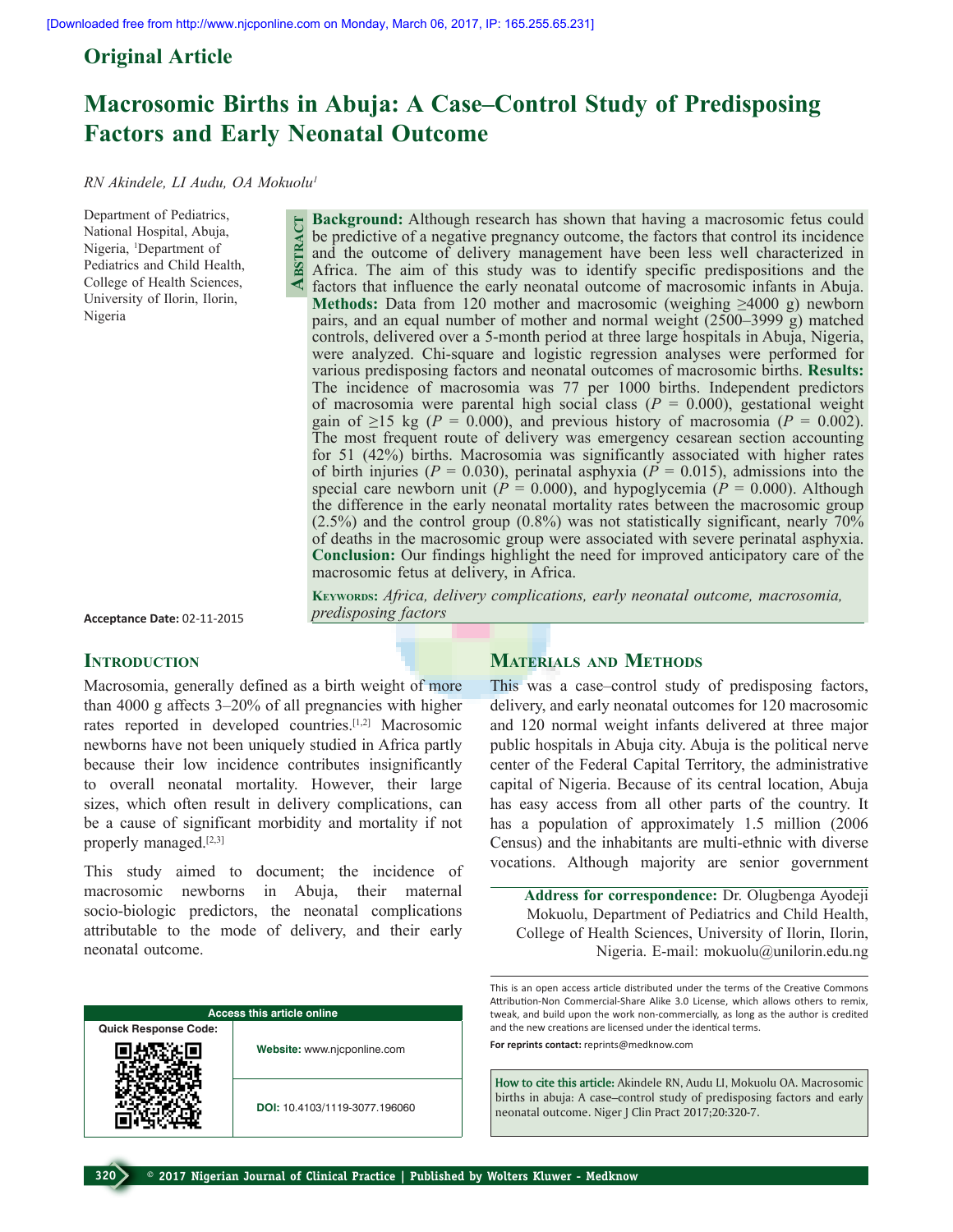officials, political office holders, and civil servants, others are professionals with practices both in the public and private sectors.[4] Abuja also has an extensive public sector network for prenatal and postnatal services such that there is a secondary care center within the reach of city dwellers in every major District.

Of all the women who delivered at the three hospitals between July 1, 2009 and November 30, 2009, those who delivered a baby with a birth weight of  $\geq 4000$  g formed the case group. The next consecutive birth of a normal weight baby between 2500 and 3999 g matched for sex and mode of delivery was recruited as a control. Babies whose mothers did not have antenatal records with pertinent information on gestational diabetes screening and maternal anthropometry, multiple pregnancies, major congenital abnormalities and babies whose mothers did not give consent were excluded from the study. Ethical clearance was obtained from the Ethics Review Committee of the three hospitals.

#### **Data Collection**

All participants were recruited consecutively at birth. Demographic and clinical data obtained from each neonate and mother, including chart reviews, were recorded on a structured study proforma. Information collected from antenatal records were as follows: maternal sociodemographics including age, geographic origin, weight, body mass index (BMI; pre-pregnancy and at term or last antenatal visit), obstetric history including parity, history of macrosomia, diabetes, shoulder dystocia, obstetric surgeries, and any evidence of antenatal diagnosis of macrosomia or estimation of fetal weight. Also included were labor and delivery events. Pre-pregnancy weight was self-reported. Although this is prone to some degree of inaccuracy, it has been used in many studies.<sup>[5,6]</sup> However, to further ascertain the reliability of this information, the reported weight was compared with weight at booking in early mid-trimester because weight gain in pregnancy occurs largely in the third trimester.<sup>[7]</sup> Where information could not be ascertained, such participants were excluded from the study. Pre-pregnancy BMI was calculated from self-reported pre-pregnancy weight and height obtained from antenatal records. Gestational age was calculated from last regular menstrual period; if this was unknown, evidence of gestational age in the first or second trimester ultrasonography was used. Social class was determined using the socioeconomic classification scoring system suggested by Olusanya *et al.*<sup>[8]</sup> (I: high; II: high; intermediate; III: middle; IV: low intermediate; V: low) and BMI was classified on the basis of the WHO criteria (underweight: <18.5 kg/m2 ; normal-weight: 18.5– 24.9 kg/m<sup>2</sup>; overweight: 25.0–29.9 kg/m<sup>2</sup>; obese:  $\geq 30$ 

kg/m<sup>2</sup>).<sup>[9]</sup> Data collected from neonatal records include gestational age, apgar scores, birth weight, blood glucose measurements within the first 2 h of birth, birth injuries, neonatal morbidities, and deaths following delivery or while on admission in the newborn unit in the early neonatal period (first week of life).

### **Outcome information**

Primary outcome variables were the incidence of macrosomia and neonatal complications. All deliveries during the study period were recorded in order to provide a denominator for the calculation of the incidence of macrosomic newborns. Neonatal complications include perinatal asphyxia (defined as Apgar score of ≤6 at 1 min of life whereas severe perinatal asphyxia was defined as Apgar score of  $\leq$ 3 at 5 min), birth injuries (international classification of diseases; ICD 10 specification), admission into special care baby unit, other morbidities, and in-hospital deaths in the first week of life.<sup>[10,11]</sup>

### **Statistical analysis**

Data were analyzed using the statistical package for social sciences (SPSS) version 22. The significance level was set at  $P < 0.05$ . Bivariate analysis was performed to examine the association of macrosomia with each of the predisposing factors and the association between macrosomia and each neonatal outcome variable. A logistic regression table was constructed to determine the independent relationship of each explanatory predictor on macrosomia.

# **Results**

A total of 2220 term babies were delivered during the study period, 170 of them were macrosomic giving an incidence rate of 77/1000 births. Only 120 mother and baby pairs who had antenatal records and gave consent were available for study. The mean birth weight of the study group was  $4360 \pm 278$  g whereas that that of the controls was  $3250 \pm 337$  g ( $P = 0.000$ ). The largest newborn in the study group weighed 5500 g. Seventy (58.3%) were males and 50 (41.7%) were females. The difference in mean birth weight between males and females was not statistically significant across the study and control groups.

In the unadjusted bivariate analyses of the predisposing factors for macrosomia, maternal age of ≥28 years (odds ratio  $[OR] = 2.54$ ; 95% confidence interval  $[CI]$ , 1.39-4.64), multiparity (OR = 2.34; 95% CI, 1.25-4.00), previous macrosomic delivery (OR = 6.70; 95% CI, 3.09-14.55), gestational diabetes mellitus (OR =  $9.08$ ; 95% CI, 2.04-40.41), pre-pregnancy weight of  $\geq 78$  kg  $(OR = 3.40; 95\% \text{ CI}, 1.95-5.91)$ , pregnancy weight gain of ≥15 kg (OR = 8.11; 95% CI, 3.96–16.60), maternal BMI of  $\geq 30$  kg/m<sup>2</sup> (OR = 3.04; 95% CI, 1.67–5.51),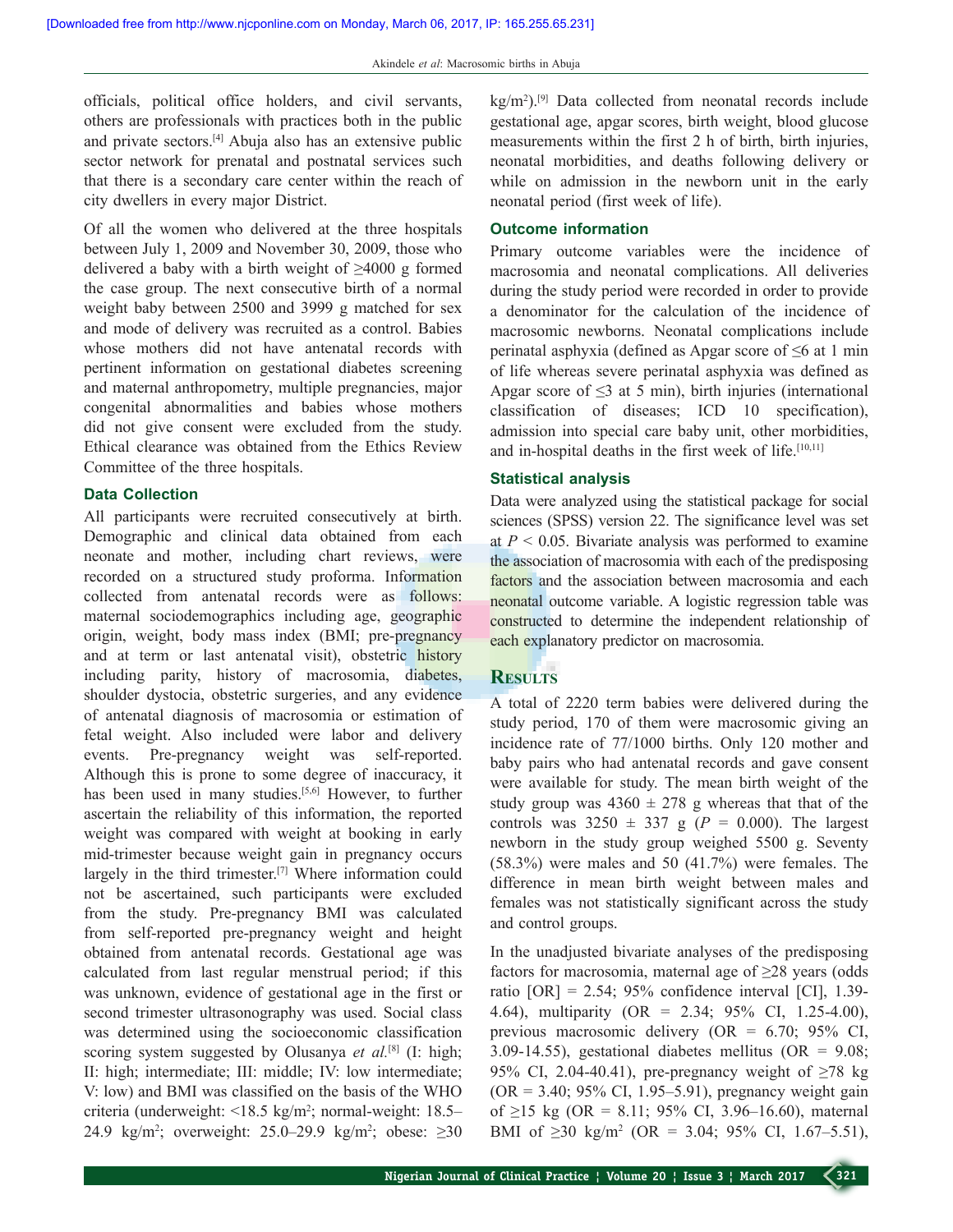and parents in social classes I and II ( $OR = 7.24$ ; 95% CI, 3.97–13.23) were significantly associated with macrosomic delivery [Table 1]. Other significant predictors of macrosomia were maternal weight at term of ≥90 kg (OR = 4.5; 95% CI, 2.59–7.81), and maternal height of  $\geq$ 1.70 m (OR = 2.10; 95% CI, 1.14–3.87). Gestational age of greater than 40 completed weeks was not predictive of macrosomic delivery [Table 1]. After adjusting for the effect of cofounding, only the main

effects of high social class (OR =  $7.90$ ;  $95\%$  CI, 3.49– 17.92), gestational weight gain of  $\geq$ 15 kg (OR = 10.73; 95% CI, 3.14–36.60), and previous macrosomic delivery  $(OR = 4.16; 95\% \text{ CI}, 1.70-10.21)$  remained statistically significant [Table 2].

Fetal macrosomia was prenatally detected either by clinical method, USS diagnosis, or by both methods in 74 (61.7%) macrosomic infants. Overall, 39 (32.5%) macrosomic infants were delivered by spontaneous

| Study Group (%)<br>Controls $(\% )$<br>Odds ratio(95% CI)<br>Parameter<br>$n = 120$<br>$n = 120$<br>Maternal Age(yrs)<br>${\geq}28$<br>99(82.5)<br>78(65.0)<br>$2.54(1.39-4.64)$<br>$<\!\!28$<br>21(17.5)<br>42(35.0)<br>Parity<br>96(80.0)<br>$\geq\!\!2$<br>77(64.2)<br>$2.34(1.25 - 4.00)$<br>$\mathbf{1}$<br>24(20.0)<br>43(35.8)<br>Gestational Age(wks)<br>>40<br>22(18.3)<br>13(10.8)<br>$1.85(0.88 - 3.87)$<br>37-40<br>98(81.7)<br>107(89.2)<br>Previous Macrosomic delivery<br>$(n=96)$<br>$(n=77)$<br>48(50.0)<br>10(13.0)<br>$6.70(3.09 - 14.55)$<br>Yes<br>No<br>48(50.0)<br>67(87.0)<br>Pre-pregnancy Wt(kg)<br>$\geq 78$<br>61(50.8)<br>28(23.3)<br>$3.40(1.95 - 5.91)$ | $p$ -value<br>$0.003 *$<br>$0.009*$<br>0.143<br>$0.000*$ |
|----------------------------------------------------------------------------------------------------------------------------------------------------------------------------------------------------------------------------------------------------------------------------------------------------------------------------------------------------------------------------------------------------------------------------------------------------------------------------------------------------------------------------------------------------------------------------------------------------------------------------------------------------------------------------------------|----------------------------------------------------------|
|                                                                                                                                                                                                                                                                                                                                                                                                                                                                                                                                                                                                                                                                                        |                                                          |
|                                                                                                                                                                                                                                                                                                                                                                                                                                                                                                                                                                                                                                                                                        |                                                          |
|                                                                                                                                                                                                                                                                                                                                                                                                                                                                                                                                                                                                                                                                                        |                                                          |
|                                                                                                                                                                                                                                                                                                                                                                                                                                                                                                                                                                                                                                                                                        |                                                          |
|                                                                                                                                                                                                                                                                                                                                                                                                                                                                                                                                                                                                                                                                                        |                                                          |
|                                                                                                                                                                                                                                                                                                                                                                                                                                                                                                                                                                                                                                                                                        |                                                          |
|                                                                                                                                                                                                                                                                                                                                                                                                                                                                                                                                                                                                                                                                                        |                                                          |
|                                                                                                                                                                                                                                                                                                                                                                                                                                                                                                                                                                                                                                                                                        |                                                          |
|                                                                                                                                                                                                                                                                                                                                                                                                                                                                                                                                                                                                                                                                                        |                                                          |
|                                                                                                                                                                                                                                                                                                                                                                                                                                                                                                                                                                                                                                                                                        |                                                          |
|                                                                                                                                                                                                                                                                                                                                                                                                                                                                                                                                                                                                                                                                                        |                                                          |
|                                                                                                                                                                                                                                                                                                                                                                                                                                                                                                                                                                                                                                                                                        |                                                          |
|                                                                                                                                                                                                                                                                                                                                                                                                                                                                                                                                                                                                                                                                                        |                                                          |
|                                                                                                                                                                                                                                                                                                                                                                                                                                                                                                                                                                                                                                                                                        |                                                          |
|                                                                                                                                                                                                                                                                                                                                                                                                                                                                                                                                                                                                                                                                                        |                                                          |
|                                                                                                                                                                                                                                                                                                                                                                                                                                                                                                                                                                                                                                                                                        | $0.000*$                                                 |
| $< 78$<br>59(49.2)<br>92(76.7)                                                                                                                                                                                                                                                                                                                                                                                                                                                                                                                                                                                                                                                         |                                                          |
| Wt at Term                                                                                                                                                                                                                                                                                                                                                                                                                                                                                                                                                                                                                                                                             |                                                          |
| $\geq 90$<br>72(60.0)<br>30(25.0)<br>$4.5(2.59 - 7.81)$                                                                                                                                                                                                                                                                                                                                                                                                                                                                                                                                                                                                                                | $0.000*$                                                 |
| < 90<br>90(75.0)<br>48(40.0)                                                                                                                                                                                                                                                                                                                                                                                                                                                                                                                                                                                                                                                           |                                                          |
| Pregnancy Wt gain(kg)                                                                                                                                                                                                                                                                                                                                                                                                                                                                                                                                                                                                                                                                  |                                                          |
| $\geq$ 15<br>54(45.0)<br>11(9.2)<br>$8.11(3.96 - 16.60)$                                                                                                                                                                                                                                                                                                                                                                                                                                                                                                                                                                                                                               | $0.000*$                                                 |
| <15<br>66(55.0)<br>109(90.8)                                                                                                                                                                                                                                                                                                                                                                                                                                                                                                                                                                                                                                                           |                                                          |
| Height(m)                                                                                                                                                                                                                                                                                                                                                                                                                                                                                                                                                                                                                                                                              |                                                          |
| $\geq$ 1.70<br>37(30.8)<br>$2.10(1.14 - 3.87)$<br>21(17.5)                                                                                                                                                                                                                                                                                                                                                                                                                                                                                                                                                                                                                             | $0.023 *$                                                |
| < 1.70<br>83(69.2)<br>99(82.5)                                                                                                                                                                                                                                                                                                                                                                                                                                                                                                                                                                                                                                                         |                                                          |
| BMI(kg/m <sup>2</sup> )                                                                                                                                                                                                                                                                                                                                                                                                                                                                                                                                                                                                                                                                |                                                          |
| $\geq 30$<br>47(39.2)<br>21(17.5)<br>$3.04(1.67 - 5.51)$                                                                                                                                                                                                                                                                                                                                                                                                                                                                                                                                                                                                                               | $0.000*$                                                 |
| $<$ 30<br>73(60.8)<br>99(82.5)                                                                                                                                                                                                                                                                                                                                                                                                                                                                                                                                                                                                                                                         |                                                          |
| <b>Gestational Diabetes Mellitus</b>                                                                                                                                                                                                                                                                                                                                                                                                                                                                                                                                                                                                                                                   |                                                          |
| 16(13.3)<br>2(1.7)<br>$9.08(2.04 - 40.41)$<br>Yes                                                                                                                                                                                                                                                                                                                                                                                                                                                                                                                                                                                                                                      | $0.001^{\text{\texttt{\#}}*}$                            |
| 104(86.7)<br>118(98.3)<br>No                                                                                                                                                                                                                                                                                                                                                                                                                                                                                                                                                                                                                                                           |                                                          |
| Social Class                                                                                                                                                                                                                                                                                                                                                                                                                                                                                                                                                                                                                                                                           |                                                          |
| I & H<br>88(73.3)<br>53(44.2)<br>$7.24(3.97-13.23)$                                                                                                                                                                                                                                                                                                                                                                                                                                                                                                                                                                                                                                    | $0.000*$                                                 |
| III, IV, V<br>32(26.7)<br>67(55.8)                                                                                                                                                                                                                                                                                                                                                                                                                                                                                                                                                                                                                                                     |                                                          |
| Geographic Origin                                                                                                                                                                                                                                                                                                                                                                                                                                                                                                                                                                                                                                                                      |                                                          |
| South<br>96(80.0)<br>82(68.3)<br>$1.85(1.03 - 3.34)$                                                                                                                                                                                                                                                                                                                                                                                                                                                                                                                                                                                                                                   | 0.050                                                    |
| North<br>24(20.0)<br>38(31.7)                                                                                                                                                                                                                                                                                                                                                                                                                                                                                                                                                                                                                                                          |                                                          |

\*Fisher's exact test, \* Significant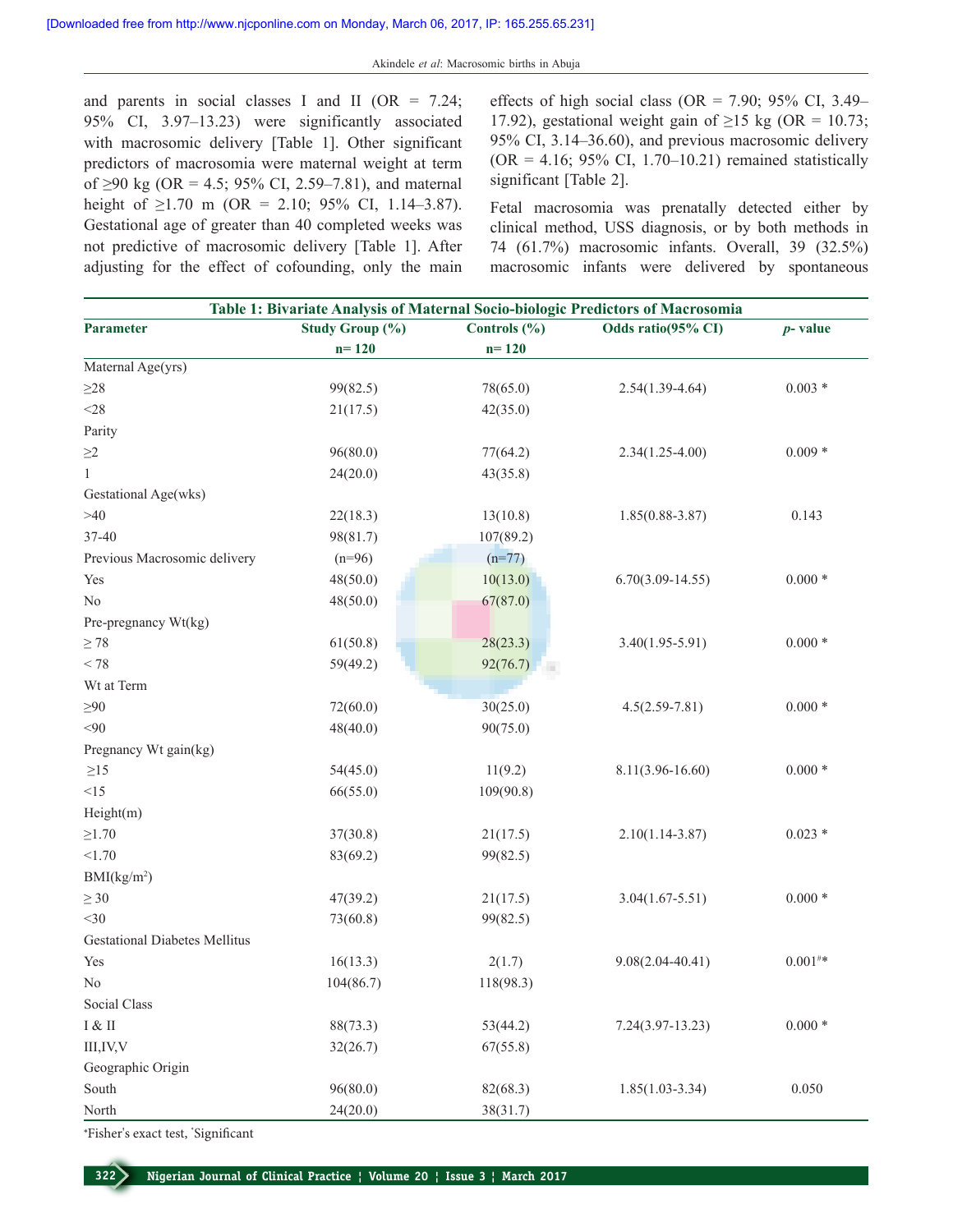| Akindele et al: Macrosomic births in Abuja |  |  |  |
|--------------------------------------------|--|--|--|
|--------------------------------------------|--|--|--|

| <b>Table 2: Logistic Regression Analysis of Predictors of</b> |                           |                                       |                 |  |  |
|---------------------------------------------------------------|---------------------------|---------------------------------------|-----------------|--|--|
| <b>Macrosomia</b>                                             |                           |                                       |                 |  |  |
| <b>Parameter</b>                                              | WALD Chi<br><b>Square</b> | <b>Adjusted Odds</b><br>Ratio(95% CI) | <i>p</i> -Value |  |  |
| Age $\geq$ 28yrs                                              | 0.022                     | $0.93(0.34 - 2.53)$                   | 0.882           |  |  |
| Multiparity                                                   | 0.227                     | $1.84(0.15 - 22.82)$                  | 0.634           |  |  |
| Pre-pregnancy<br>weight( $\geq$ 78kg)                         | 0.291                     | $1.35(0.47 - 4.64)$                   | 0.510           |  |  |
| Pregnancy weight<br>$gain(\geq 15kg)$                         | 14.362                    | 10.73(3.14-36.60                      | $0.000*$        |  |  |
| Height $(\geq 1.70m)$                                         | 0.092                     | $0.85(0.30-2.42)$                     | 0.762           |  |  |
| Pre-pregnancy<br>$BMI(\geq 30kg/m^2)$                         | 0.052                     | $0.87(0.28 - 2.74)$                   | 0.819           |  |  |
| Previous Macrosomic<br>delivery                               | 9.185                     | $4.34(1.68 - 11.23)$                  | $0.002*$        |  |  |
| <b>Gestational Diabetes</b>                                   |                           |                                       |                 |  |  |
| Mellitus                                                      | 2.838                     | $5.10(0.77 - 33.90)$                  | 0.092           |  |  |
| Social Classes I & II                                         | 18.251                    | $6.62(2.78-15.75)$                    | $0.000*$        |  |  |
| * Significant                                                 |                           |                                       |                 |  |  |

| Table 3: Indications for Caesarean (CS) Delivery |                     |                        |  |  |
|--------------------------------------------------|---------------------|------------------------|--|--|
| <b>Indication for CS</b>                         | Study group $(\% )$ | $\text{Controls}(\% )$ |  |  |
|                                                  | $n = 81$            | $n = 81$               |  |  |
| Suspected Macrosomia                             | 32(39.5)            | 8(9.9)                 |  |  |
| <b>Obstructed Labor</b>                          | 16(19.8)            | 2(2.5)                 |  |  |
| Other Elective Indications $\alpha$              | 10(12.3)            | 29(35.8)               |  |  |
| <b>Failed Induction</b>                          | 6(7.4)              | 7(8.6)                 |  |  |
| <b>Fetal Distress</b>                            | 8(9.9)              | 14(17.3)               |  |  |
| Others*                                          | 9(11.1)             | 21(25.9)               |  |  |

Fisher's exact test=42.451, *p*-value= 0.000

α 2 previous CS, elderly primigravida, assisted conceptionpregnancy, breech presentation, PMTCT(HIV)

\* antepartum haemorrhage, failed trial of (CS) scar, umbilical cord accidents, cervical dystocia, abnormal presentation in labour, poor progress and 2 previous CS in labour.

vaginal delivery (SVD) and 81(67.5%) were delivered by cesarean section. Of these, 50 (41.7%) and 31(25.8%) were delivered by EMCS and elective cesarean (ELCS) sections, respectively. There were no instrumental deliveries during the study period. The most frequent indication for cesarean section in the study group was suspected macrosomia (39.5%) followed by obstructed labor (19.8%), whereas in the control group, elective indication (35.8%) was the most frequent indication for cesarean section ( $X^2 = 42.4551$ ,  $P = 0.000$ ; [Table 3]).

Neonatal complications by mode of delivery are presented in [Table 4]. No injuries were observed in babies delivered by ELCS. Among women who had a vaginal delivery, shoulder dystocia occurred in seven (17.9%) macrosomic newborns compared with one

| <b>Table 4: Delivery Complications in Study and Control</b><br><b>Groups</b> |                       |                                    |                                                 |                 |  |
|------------------------------------------------------------------------------|-----------------------|------------------------------------|-------------------------------------------------|-----------------|--|
| <b>Complications</b><br>at Delivery                                          | <b>Study</b><br>group | <b>Controls</b><br>$n\binom{0}{0}$ | <b>Odds</b><br>Ratio(95% CI)                    | <i>p</i> -Value |  |
|                                                                              | $n\frac{6}{6}$        |                                    |                                                 |                 |  |
| <b>SVD</b>                                                                   |                       | $(n=39)$ $(n=39)$                  |                                                 |                 |  |
| Shoulder Dystocia                                                            |                       |                                    |                                                 |                 |  |
| Yes                                                                          |                       | $7(17.9) \quad 1(2.6)$             | 8.09(0.94-69.35)                                | $0.056^{*}$     |  |
| No                                                                           |                       | 32(82.1) 38(97.4)                  |                                                 |                 |  |
| Birth Injury                                                                 |                       |                                    |                                                 |                 |  |
| Yes                                                                          |                       |                                    | $7(17.9)$ $1(2.6)$ $8.31(0.97-71.18)$           | $0.056^{#}$     |  |
| No                                                                           |                       | 32(82.1) 38(97.4)                  |                                                 |                 |  |
| Perinatal Asphyxia                                                           |                       |                                    |                                                 |                 |  |
| Yes                                                                          |                       |                                    | $8(20.5)$ $3(7.7)$ $3.07(0.76-12.70)$ $0.192^*$ |                 |  |
| N <sub>o</sub>                                                               |                       | 31(79.5) 36(92.3)                  |                                                 |                 |  |
| Emergency CS                                                                 |                       | $(n=50)$ $(n=50)$                  |                                                 |                 |  |
| Birth Injury                                                                 |                       |                                    |                                                 |                 |  |
| Yes                                                                          |                       |                                    | $5(10.0)$ $2(4.0)$ $2.67(0.49-14.44)$           | $0.436*$        |  |
| No                                                                           |                       | 45(90.0) 48(96.0)                  |                                                 |                 |  |
| Perinatal Asphyxia                                                           |                       |                                    |                                                 |                 |  |
| Yes                                                                          |                       |                                    | $7(14.0)$ $1(2.0)$ $7.98(0.94-67.46)$           | $0.059^{#}$     |  |
| N <sub>o</sub>                                                               | 43(86.0)              | 49(98.0)                           |                                                 |                 |  |

Fisher's exact test,

(2.6%) newborn in the control group. This difference was not statistically significant. There were also no significant associations between macrosomia and perinatal asphyxia or between macrosomia and birth injury by mode of delivery. However, when both SVD and EMCS were combined, macrosomic newborns were at increased odds of having birth injuries ( $OR = 4.33$ ; 95% CI, 1.19–15.77) and perinatal asphyxia (OR =  $4.14$ ; 95% CI, 1.33–12.88) compared with the control group Table 5. Most of the injuries encountered were soft tissue injuries (caput succedaneum and subconjunctiva hemorrhage). There was a case of Erb's palsy in both study and control groups.

Table 5 shows morbidity outcomes in the early neonatal period. Hypoglycemia was the most frequent morbidity in the macrosomic group, occurring in 31 (25.8%) versus  $3$  (2.5%) newborns in the control group (OR = 13.58; 95% CI, 4.02–45.86). Admissions into the newborn unit were higher in the study group (43.3%) compared with the control group 16 (13.3%; OR = 13.58; 95% CI, 4.02–45.86). There was no statistically significant difference in the early NMR between the study (2.5%) and control (0.8%) groups [Table 6]. However, two out the three deaths in the study group were because of severe perinatal asphyxia.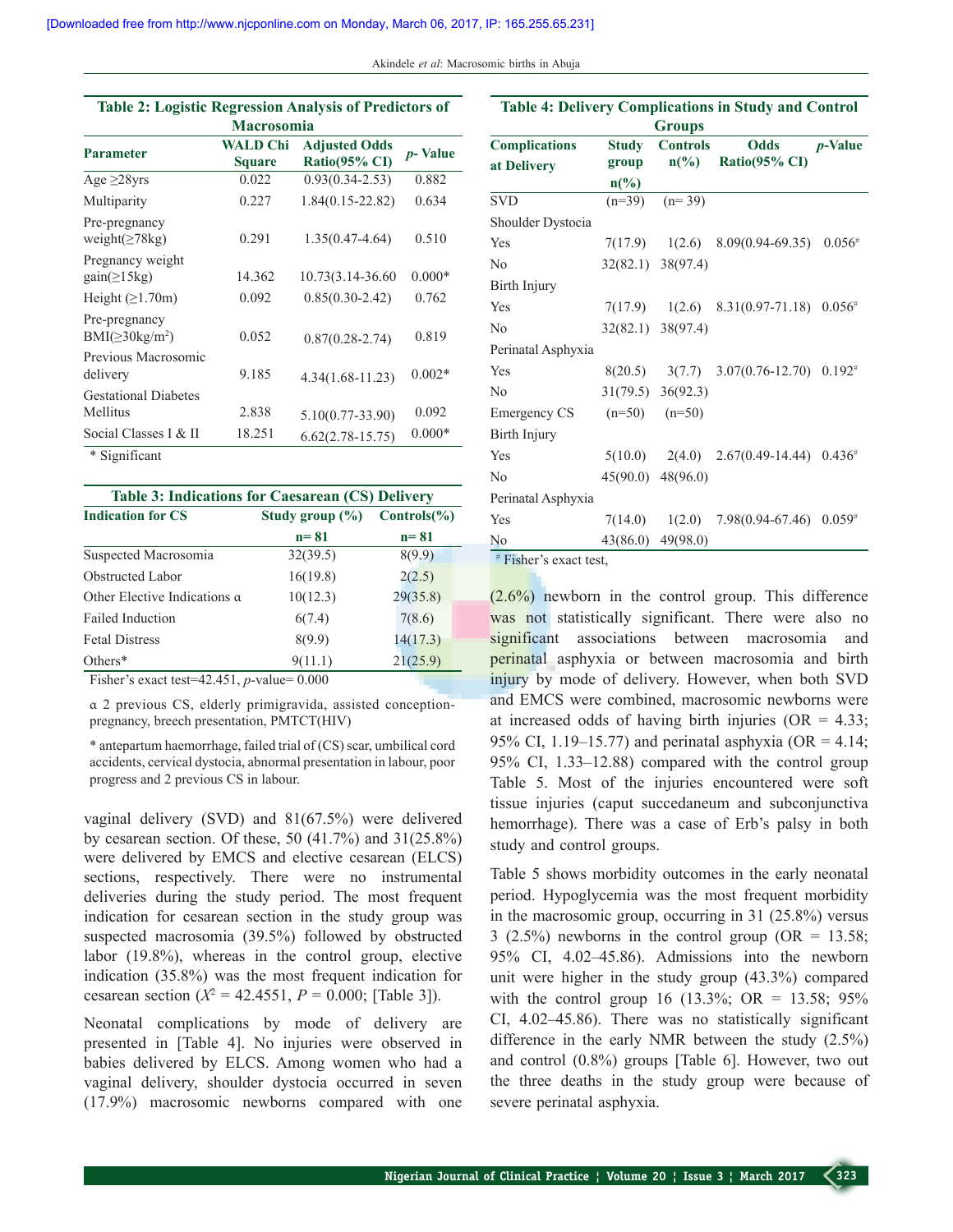Akindele *et al*: Macrosomic births in Abuja

| Table 5. Morbidity Pattern in the Early Neonatal Period |                     |                        |                      |             |  |  |
|---------------------------------------------------------|---------------------|------------------------|----------------------|-------------|--|--|
| <b>Morbidities</b>                                      | Study group $(\% )$ | $\text{Controls}(\% )$ | Odds Ratio(95%CI)    | $p$ - Value |  |  |
|                                                         | $n=120$             | $n=120$                |                      |             |  |  |
| Perinatal Asphyxia                                      |                     |                        |                      |             |  |  |
| Yes                                                     | 15(12.5)            | 4(3.3)                 | $4.14(1.33 - 12.88)$ | $0.015$ #*  |  |  |
| No                                                      | 105(87.5)           | 116(96.7)              |                      |             |  |  |
| <b>Birth Injuries</b>                                   |                     |                        |                      |             |  |  |
| Yes                                                     | 12(10.0)            | 3(2.5)                 | $4.33(1.19 - 15.77)$ | $0.030**$   |  |  |
| N <sub>o</sub>                                          | 108(90.0)           | 117(97.5)              |                      |             |  |  |
| Hypoglycaemia (1st 2hrs of life)                        |                     |                        |                      |             |  |  |
| Yes                                                     | 31(25.8)            | 3(2.5)                 | 13.58(4.02-45.86)    | $0.000$ #*  |  |  |
| No                                                      | 89(74.2)            | 117(97.5)              |                      |             |  |  |
| Sepsis                                                  |                     |                        |                      |             |  |  |
| Yes                                                     | 6(5.0)              | 7(5.8)                 | $0.85(0.28-2.61)$    | 1.000       |  |  |
| No                                                      | 114(95.0)           | 113(94.2)              |                      |             |  |  |
| Meconium Aspiration                                     |                     |                        |                      |             |  |  |
| Yes                                                     | 4(3.3)              | 1(0.8)                 | $4.10(0.45 - 37.26)$ | $0.370$ #   |  |  |
| N <sub>0</sub>                                          | 116(96.7)           | 119(99.2)              |                      |             |  |  |
| Neonatal Jaundice                                       |                     |                        |                      |             |  |  |
| Yes                                                     | 9(7.5)              | 3(2.5)                 | $3.16(0.83 - 11.98)$ | $0.136*$    |  |  |
| N <sub>0</sub>                                          | 111(92.5)           | 117(97.5)              |                      |             |  |  |
| Polycythaemia                                           |                     |                        |                      |             |  |  |
| Yes                                                     | 3(2.5)              | $\overline{0}$         | $1.03(0.10-1.06)$    | $0.081$ @   |  |  |
| N <sub>o</sub>                                          | 117(97.5)           | 120(100)               |                      |             |  |  |
| Congenital Abnormality                                  |                     |                        |                      |             |  |  |
| Yes                                                     | 2(1.7)a,b           | 1(0.8)c                | $2.01(0.05 - 5.44)$  | $1.000$ #   |  |  |
| No                                                      | 118(98.3)           | 119(99.2)              |                      |             |  |  |

# Fishers exact test, @ Yates correction, \* Significant, a duodenal atresia, b congenital heart disease, c omphalocele.

| <b>Table 6: Admission and Mortality Distribution in Early</b><br><b>Neonatal Period.</b> |                                        |                                   |                             |                 |  |
|------------------------------------------------------------------------------------------|----------------------------------------|-----------------------------------|-----------------------------|-----------------|--|
| Outcome                                                                                  | <b>Study</b><br>$group(\%)$<br>$n=120$ | $\text{Controls}(\% )$<br>$n=120$ | <b>Odds</b><br>Ratio(95%CI) | <i>p</i> -Value |  |
| Admissions                                                                               |                                        |                                   |                             |                 |  |
| Yes                                                                                      | 52(43.3)                               | 16(13.3)                          | $4.97(2.63 - 9.41)$         | $0.000^{**}$    |  |
| No                                                                                       | 68(56.7)                               | 104(86.7)                         |                             |                 |  |
| Mortality                                                                                |                                        |                                   |                             |                 |  |
| Yes                                                                                      | 3(2.5)                                 | 1(0.8)                            | $3.05(0.31 -$               | $0.622^{*}$     |  |
| No                                                                                       | 117(97.3)                              | 119(99.2)                         | 29.76)                      |                 |  |
|                                                                                          |                                        |                                   |                             |                 |  |

# Fishers exact test, \* Significant

### **Discussion**

The incidence of macrosomia in Abuja, as shown in this study (7.8%), agrees with the recent evidence of increasing macrosomic deliveries in Africa.<sup>[2,12]</sup> Historically, rates were as low as 2.5% in Aba and 3.5% in Jos.[13,14] As observed in more advanced countries,[2,15] the findings of this study might be indicative of improved ante-natal care services, changes in lifestyle and diet, and a higher clinic attendance rate among the more affluent who are attracted to the Nation's capital city compared with other parts of the country. Resultantly, high parental social class was the strongest independent predictor of macrosomia in this study, which is consistent with the previous findings of Fakeye<sup>[16]</sup> in Ilorin, North Central Nigeria, and Abubakari *et al.*<sup>[12]</sup> in the northern region of Ghana. Both studies reported that large infants occurred more frequently among high social class women who could pay for health services. According to Spencer,<sup>[17]</sup> social class differences in birth weight are determined by socially patterned health behavior in pregnancy and the effect of intergenerational and early childhood social circumstances on fetal and early childhood growth. Apart from being able to access and afford ante-natal services, women from high social classes tend to have better nutrition, more comfort, and less undue stress before and during pregnancy. Other independent predictors of macrosomia that were identified in this study include pregnancy weight gain of  $\geq 15$  kg and previous history of macrosomia. Although these findings agree with previous reports,[5,18] the association between macrosomia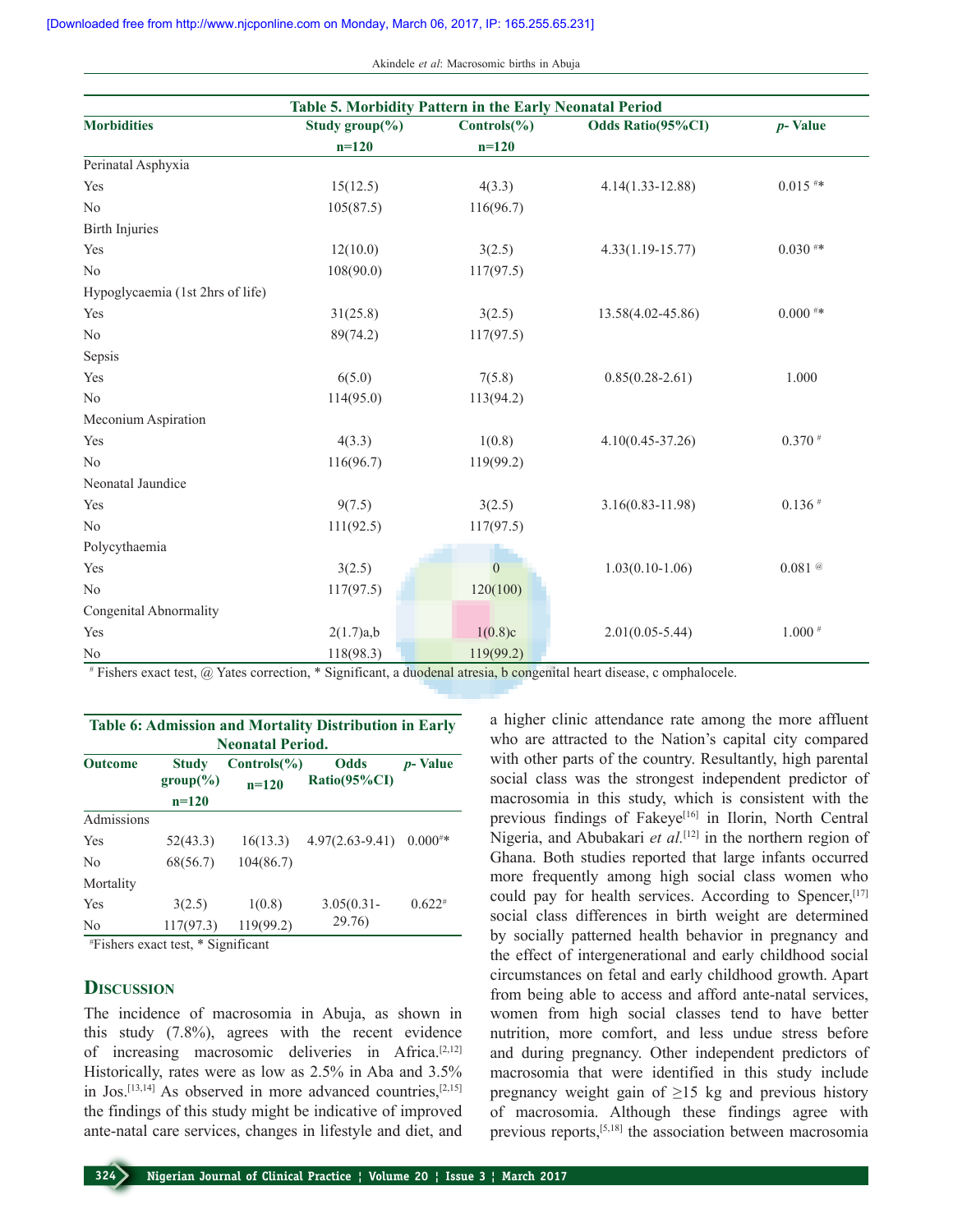and pregnancy weight gain is currently debated.<sup>[19]</sup> Leperq *et al.*<sup>[20]</sup> found that the correlation between birth weight and maternal weight gain during pregnancy decreased when corrected for pre-gravid weight, birth weight, and placental weight. Corrected weight gain in pregnancy might be a better estimate of the true increase in maternal weight during pregnancy. Reoccurrence of macrosomia in subsequent pregnancies possibly reflects an inherent genetic tendency in the mother to deliver macrosomic babies. This information would be useful for prenatal counseling of women with previous macrosomic infants. Although paternal contribution to macrosomia has been previously explored in the literature,<sup>[18]</sup> we were not able to report on this. Paternal and other unknown factors could be responsible for the 25% of deliveries that were not predicted by the study's regression model. Of note, a good percentage of macrosomic deliveries are unexplained in the literature. [21]

Furthermore, there is considerable variation in the literature regarding the strength of association between macrosomia and each predictor.<sup>[6,18,19]</sup> For instance, although gestational diabetes has been shown to be a strong predictor of macrosomia in many studies,  $[6,22]$  it was not strongly associated with macrosomia in our study. This is probably because of the low incidence of diabetes in the study population. Although not independently associated, the preponderance of maternal constitutional factors does underscore the important role genetic and environmental factors play in the etiology of fetal macrosomia.[22] In addition, maternal obesity has been shown to contribute to macrosomia via mechanisms, including insulin resistance, that give rise to increased fetal glucose and insulin levels, even in women who do not have diabetes.[23] Contrary to previous reports,[2,14,19] prolonged pregnancy was not predictive of macrosomia in our study. The policy of terminating pregnancies through induction of labor or caesarean section 10–14 days after the expected date of delivery for women who received ante-natal care likely contributes to this finding.

This study's high caesarean section rate (67%) for macrosomic deliveries is noteworthy, especially as previous rates from Africa have been low.[2,13] Worldwide, there is no consensus protocol for the delivery management of the macrosomic fetus and clinicians are often faced with the challenge of defining the threshold of macrosomia that is associated with neonatal morbidity and mortality. This dilemma is worsened by the inaccuracies in the measurements for predicting actual birth weight and variations in outcome for the different routes of delivery. [19] Although it is universally accepted that ELCS does eliminate shoulder dystocia and brachial plexus injuries, there are divergent views on the appropriate estimated fetal

weight for an elective caesarean section indication.[3] Both the American College of Obstetricians and Gynecologists (ACOG) and the Royal College of Obstetricians and Gynecologists (RCOG) agree on the recommendation of elective caesarean section in women with diabetes with a predicted birth weight of >4.5 kg. However, only the ACOG stipulates estimated fetal weight of  $\geq$ 5 kg for elective caesarean section in nondiabetic pregnancies.[3] We detected a high rate of caesarean section within the macrosomic group that may have been partly because of increased prenatal detection by clinical and ultrasonic means. However, in spite of this, there was a high rate of EMCS (primarily for obstructed labor and/or fetal distress). Mild macrosomia, defined as a birth weight between 4000 and 4500 g, is more difficult to determine prenatally.[19] Even when detected, the likelihood of an attempt at vaginal delivery is higher.<sup>[19]</sup> For this and many other reasons, including maternal preferences, as reported by Kamanu *et al.*<sup>[13]</sup> it is possible that labor was allowed for some mothers of macrosomic babies which turned out to be unsuccessful. Delays in effecting delivery for these infants might have been responsible for the increased rates of perinatal asphyxia in the macrosomic group, as shown in this study. Prior studies from other parts of the country similarly reported increased incidence of severe perinatal asphyxia in macrosomic infants of unbooked mothers presenting very late in labor with established intrapartum asphyxia.[13,24,25] Contrastingly, Lipscomb and Gregory<sup>[26]</sup> in South California, USA, reported that no case of perinatal asphyxia was associated with the mode of delivery of macrosomic babies in their study. This was because all pelvic arrest disorders were treated promptly by caesarean section. If the aim of performing a cesarean section is to avoid the trauma (both maternal and neonatal), that is associated with vaginal delivery of a macrosomic infant, then, urgent intervention is crucial to the survival of the macrosomic infant trapped in the birth canal.

When compared with previous reports,<sup>[19]</sup> the incidence of birth injuries among macrosomic newborns in this study is twice as high. However, most of the injuries were soft tissue injuries such as scalp edemas and minor lacerations. The low incidence of clavicular fractures and brachial plexus injuries may have been because of the reduced incidence of SVD, the expert management of shoulder dystocia, or the absence of instrumental deliveries, which are reportedly, more frequently associated with nerve and bone injuries.[3]

The current study shows that hypoglycemia was the most frequently occurring morbidity in the macrosomic group. It is well known that hypoglycemia is more common in infants of diabetic mothers (IDM), and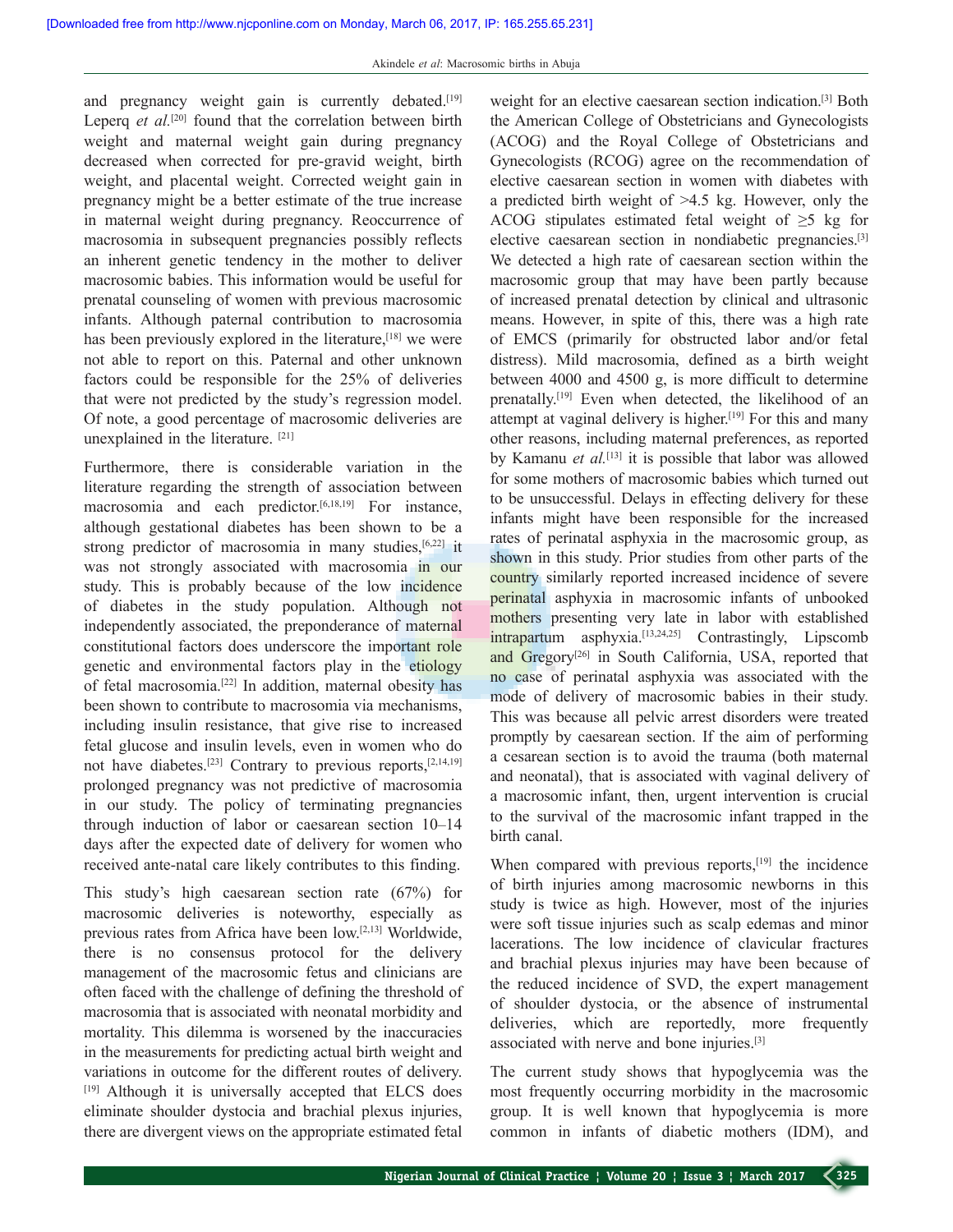particularly worse within the first 2–3 h of life when blood glucose reaches its nadir.[27] Yet, despite the study's low population of infants of diabetic mothers, the incidence of hypoglycemia among macrosomic infants is in keeping with the findings of other studies.[28] Kindly complete sentence. "Although in support of previous evidence that demonstrated hypoglycemia in macrosomic infants of non-diabetic mothers,[28,29] we observed that hypoglycemia occured more frequently among macrosomic babies delivered by caesarean section to mothers who had not fully recovered from anesthesia to commence exclusive breastfeeding. These babies were in-turn admitted into the special care newborn unit for parenteral correction of hypoglycemia. Consequently, there was an increased admission rate(43.3%) of macrosomic infants into the newborn units. in Mmbaga *et al.*[30] in Tanzania, Africa, also reported a high admission rate (69%) of macrosomic babies for hypoglycemia, injuries, and respiratory distress. These admission rates are much higher than the figures (2.7–9.3%) reported in more advanced countries.[19,29]

The early NMR for the macrosomic group is lower than previous findings from other parts of the country.[14,24] It is possible that having a supervised antenatal care could have led to a better neonatal outcome, unlike the other studies where majority of the early neonatal deaths were observed in unbooked mothers.[24,25] Nevertheless, the finding of nearly 70% of macrosomic deaths resulting from severe perinatal asphyxia following delivery, which also agrees with evidence from studies within the region, highlights the need for improved anticipatory care with prompt referral service in the management of macrosomic pregnancies.

Study limitations include the inability to perform secondary data analysis because of low incidence of some outcome variables, and lack of data on other probable predictors of macrosomia. In addition, our early neonatal deaths represent only intrahospital and reported deaths. It is possible that our figures are underestimated.

In summary, macrosomia was associated with increased incidence of emergency cesarean deliveries following obstructed labor accounting for an increased risk of perinatal asphyxia. Anticipatory care and prompt referral service should be key considerations in the delivery plan of suspected macrosomic pregnancies in Africa.

#### **Acknowledgments**

The authors thank all members of staff of the participating maternity and neonatal units, as well as the study participants for making the research possible.

### **Financial support and sponsorship**

Nil.

### **Conflicts of interest**

There are no conflicts of interest.

#### **References**

- 1. French HM, Simmons RA. Body size. In: Rudolph CD, Rudolph AM, Lister GE, First LR, Gershon AA. editors.Rudolph's pediatrics. 22nd ed. New York: Mcgraw-Hill. 2011. p. 196.
- 2. Koyanagi A, Zhang J, Dagvadorj A, Hirayama F, Shibuya K, Souza JP, *et al.* Macrosomia in 23 developing countries: An analysis of a multicountry, facility-based, cross-sectional survey. Lancet 2013;381:476-83.
- 3. Campbell S. A problem in need of a policy. Ultrasound Obstetr Gynecol 2014;43:3-10.doi: 10.1002/uog.13268.
- 4. Commission NP. 2006 population and housing census priority: Population distribution by sex, state, LGA and senatorial district. In: Commission NP, editor. Abuja: Nigerian Population Commission; 2010.
- 5. Koyanagi A, Zhang J, Dagvadorj A, Hirayama F, Shibuya K, Souza JP, *et al.* Macrosomia in 23 developing countries: An analysis of a multicountry, facility-based, cross-sectional survey. Lancet 2013;381:476-83.doi: 10.1016/s0140-6736;61605-5.
- 6. Alberico S, Montico M, Barresi V, Monasta L, Businelli C, Soini V, *et al.* The role of gestational diabetes, pre-pregnancy body mass index and gestational weight gain on the risk of newborn macrosomia: Results from a prospective multicentre study. BMC Pregnancy Childbirth 2014;14:23-doi: 10.1186/1471-2393-14-23.
- Institute of Medicine (US) and National Research Council (US) Committee to reexamine Institute of Medicine Pregnancy Weight Guidelines. Weight gain during pregnancy: reexamining the guidelines. In. Rasmussen KM, Yaktine AL, editors. Washington, DC National Academies Press; 2009; Available from: http:// www.ncbi.nlm.nih.gov/books/NBK32815. [Last accessed on 2016 Feb 12].
- 8. Olusanya OE, Ezimokhai M. The importance of social class in voluntary fertility control in a developing country. W Afr J Med 1985;4:208-11.
- 9. Committee WE. Physical status: The use and interpretation of anthropometry. WHO 1995.
- 10. Stoll BJ, Kliegman RM. Hypoxia-ischaemia. In: Behrman RE, Kliegman RM, Jenson HB, editor Nelson Textbook of Paediatrics. 17th edPhiladelphia: WB Saunders Company. 2003. p. 566.
- 11. WHO International Classification of Diseases Related Health Problems. WHO 2007;10-5.
- 12. Abubakari A, Kynast-Wolf G, Jahn A. Prevalence of abnormal birth weight and related factors in Northern region, Ghana. BMC Pregnancy Childbirth 2015;335-doi: 10.1186/s12884-015-0790-y.
- 13. Kamanu CI, Onwere S, Chigbu B, Aluka C, Okoro O, Obasi M. Fetal macrosomia in African women: A study of 249 cases. Arch Gynecol Obstetr 2009;279:857-61.doi: 10.1007/s00404-008- 0780-7
- 14. Mutihir JT, Ujah IA. Postmaturity and fetal macrosomia in Jos, Nigeria. Ann Afr Med 2005;4:72-6.
- 15. Surkan PJ, Hsieh CC, Johansson AL, Dickman PW, Cnattingius S. Reasons for increasing trends in large for gestational age births. Obstetr Gynecol 2004;104:720-6.doi: 10.1097/01. AOG.0000141442.59573.cd.
- 16. Fakeye O. The incidence, sociobiological factors and obstetric complications associated with large infants at Ilorin, Nigeria. Intl J Gynecol Obstetr 27:343-7.doi: http://dx.doi.org/10.1016/0020- 7292(88)90110-5. 1988
- 17. Spencer N, Accounting for the social disparity in birth weight: Results from intergenerational cohort. J Epidermiol Community Health 2004;58:418-9.